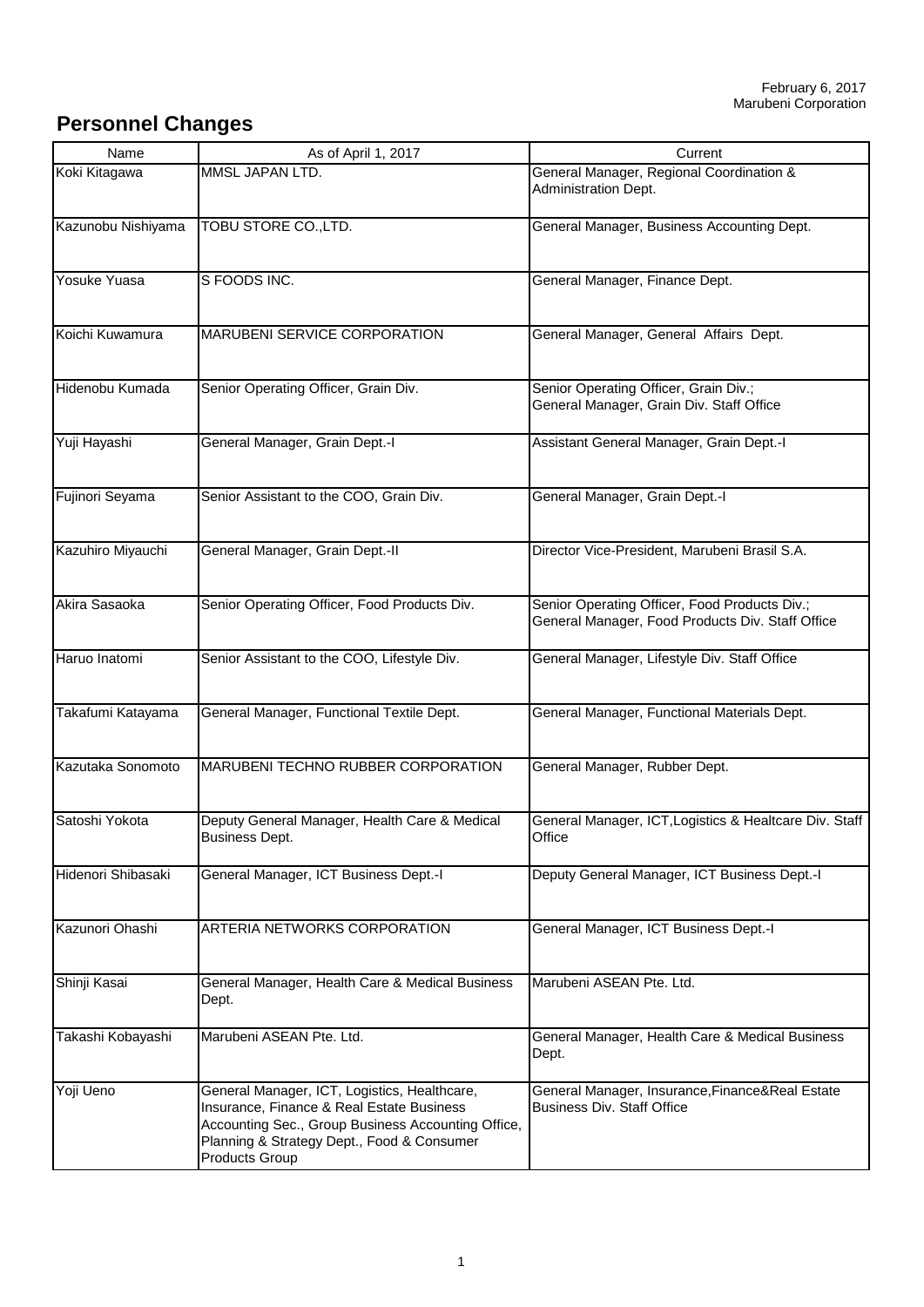| Name              | As of April 1, 2017                                                            | Current                                                                                           |
|-------------------|--------------------------------------------------------------------------------|---------------------------------------------------------------------------------------------------|
| Tatsuya Okawa     | General Manager, Insurance & Risk Solutions Dept.                              | <b>MARNIX CORPORATION</b>                                                                         |
|                   |                                                                                |                                                                                                   |
| Toru Komoguchi    | <b>MARNIX CORPORATION</b>                                                      | General Manager, Insurance & Risk Solutions Dept.                                                 |
|                   |                                                                                |                                                                                                   |
| Junichi Batai     | General Manager, Real Estate Development Dept.                                 | JAPAN REIT ADVISORS CO., LTD.                                                                     |
|                   |                                                                                |                                                                                                   |
| Naoyuki Takahashi | SHANGHAI HOUSE PROPERTY DEVELOPMENT                                            | General Manager, Housing Development Dept.                                                        |
|                   | CO., LTD.                                                                      |                                                                                                   |
| Kazutaka Katakura | Assistant General Manager, Insurance & Risk                                    | General Manager, Real Estate Management Dept.                                                     |
|                   | Solutions Dept.                                                                |                                                                                                   |
| Takeshi Asai      | General Manager, Americas & Europe Agri-Input                                  | General Manager, Agri-Input Business Div. Staff Office                                            |
|                   | <b>Business Dept.</b>                                                          |                                                                                                   |
| Yusuke Yamamoto   | General Manager, Asia & Pacific Agri-Input Business                            | General Manager, Inorganic & Agricultural Chemicals                                               |
|                   | Dept.                                                                          | Dept.                                                                                             |
| Sosuke Tanaka     | Deputy General Manager, Planning & Strategy Dept.,                             | General Manager, Chemical Products Div. Staff Office                                              |
|                   | <b>Chemical &amp; Forest Products Group</b>                                    |                                                                                                   |
| Makoto Okada      | General Manager, Los Angeles Branch, Marubeni                                  | General Manager, Forest Products Div. Staff Office                                                |
|                   | America Corporation                                                            |                                                                                                   |
| Kazuo Soma        | General Manager, Construction Materials Dept.                                  | SMB KENZAI CO., LTD.                                                                              |
|                   |                                                                                |                                                                                                   |
|                   |                                                                                |                                                                                                   |
| Tomoyuki lida     | DAISHOWA-MARUBENI INTERNATIONAL LTD.                                           | Senior Operating Officer, Forest Products Div.                                                    |
|                   |                                                                                |                                                                                                   |
| Makoto Morikawa   | Senior Assistant to the COO, Forest Products Div.                              | General Manager, Construction Materials Dept.                                                     |
|                   |                                                                                |                                                                                                   |
| Hiroshi Matsumura | General Manager, Packaging Paper & Board Dept.                                 | Deputy General Manager, Packaging Paper & Board<br>Dept.                                          |
|                   |                                                                                |                                                                                                   |
| Tsuyoshi Teragaki | Senior Operating Officer, Forest Products Div.                                 | Senior Operating Officer, Forest Products Div.;<br>General Manager, Packaging Paper & Board Dept. |
|                   |                                                                                |                                                                                                   |
| Yukihiko Ishida   | <b>MARUBENI ENERGY CORPORATION</b>                                             | General Manager, Energy Div.-I Staff Office                                                       |
|                   |                                                                                |                                                                                                   |
| Hiromasa Toyota   | Assistant General Manager, Planning & Strategy<br>Dept., Energy & Metals Group | General Manager, Energy Div.-II Staff Office                                                      |
|                   |                                                                                |                                                                                                   |
| Masahiro Inoue    | Chief Operating Officer, Steel Products Div.;                                  | Chief Operating Officer, Steel Products Div.;                                                     |
|                   | Senior Operating Officer, Metals & Mineral<br>Resources Div.                   | Senior Operating Officer, Metals & Mineral Resources<br>Div.                                      |
|                   |                                                                                | General Manager, Steel Products Div. Staff Office                                                 |
| Kunihiko Akiyama  | General Manager, Non-Ferrous Metals & Ores<br><b>Trading Dept.</b>             | General Manager, Non-Ferrous Metals & Ores Trading<br>Dept.                                       |
|                   | (Renamed in Japanese)                                                          |                                                                                                   |
| Tadashi Ozawa     | <b>MARUBENI METALS CORPORATION</b>                                             | General Manager, Metals & Mineral Resources Project<br>Management Dept.                           |
|                   |                                                                                |                                                                                                   |
| Masayuki Kurihara | General Manager, IoT . New Energy Solution<br><b>Business Dept</b>             | General Manager, Power Projects Div. Staff Office                                                 |
|                   |                                                                                |                                                                                                   |
|                   |                                                                                |                                                                                                   |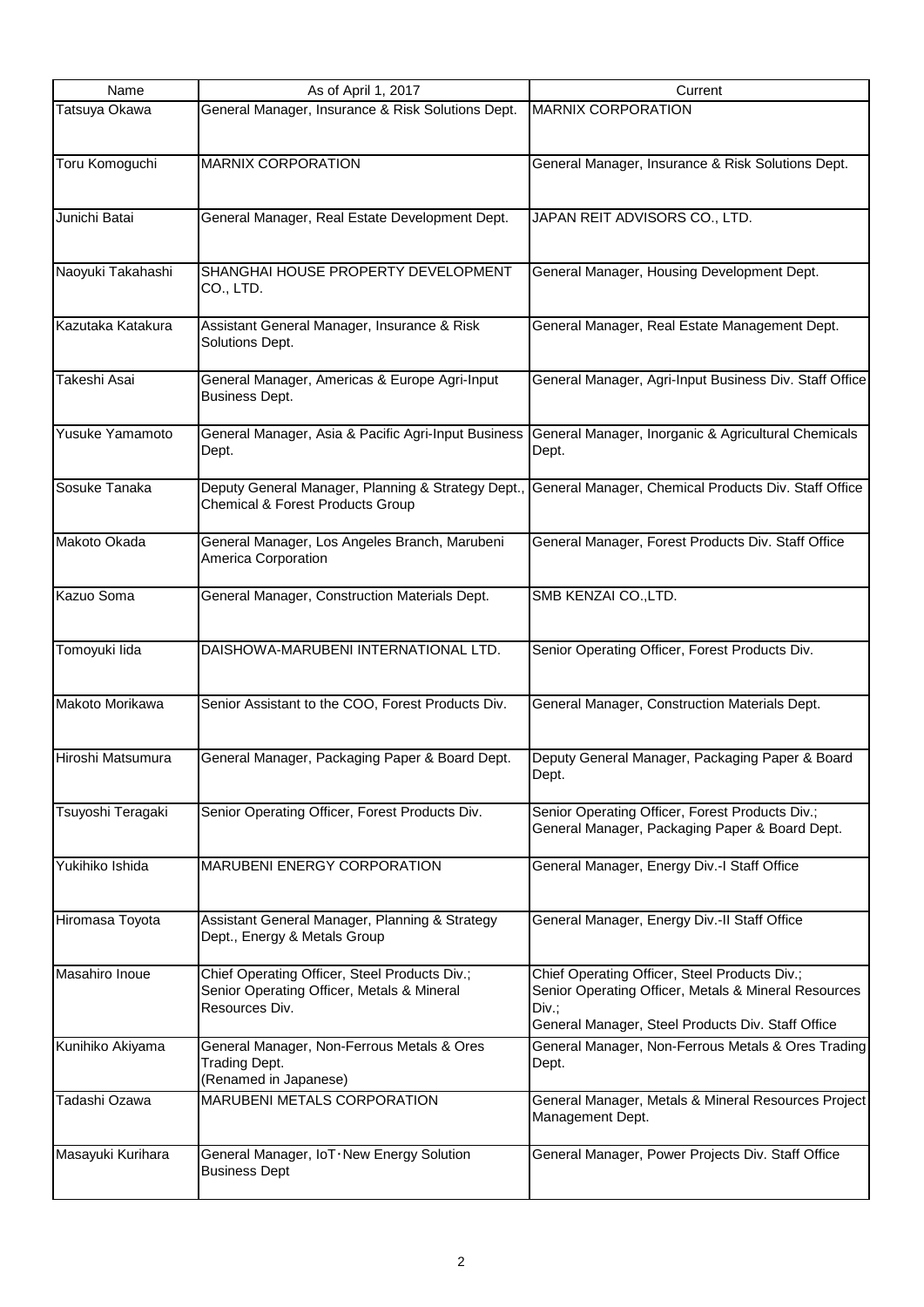| Name                   | As of April 1, 2017                                 | Current                                                        |
|------------------------|-----------------------------------------------------|----------------------------------------------------------------|
| Seishi Narita          | General Manager, Power Business Dept.-IV            | Deputy General Manager, Overseas Power Project                 |
|                        |                                                     | Dept.-IV                                                       |
|                        |                                                     |                                                                |
| <b>Toshihiro Maruo</b> | Senior Assistant to the COO, Power Business Div.    | General Manager, Overseas Power Project Dept.-IV               |
|                        |                                                     |                                                                |
|                        |                                                     |                                                                |
| Tomohiko Hirano        | Regional Senior Operating Officer for Europe        | General Manager, Energy & Environment                          |
|                        |                                                     | Infrastructure Div. Staff Office                               |
|                        |                                                     |                                                                |
| Hiroshi Nakagawa       | <b>MARUBENI TEKMATEX CORPORATION</b>                | Senior Operating Officer, Plant Div.                           |
|                        |                                                     |                                                                |
|                        |                                                     |                                                                |
| Masahiko lida          | Senior Operating Officer, Plant Div.                | Senior Operating Officer, Plant Div.;                          |
|                        |                                                     | General Manager, Plant Div. Staff Office                       |
|                        |                                                     |                                                                |
| Kunio Negishi          | General Manager, Plant Projects Dept.               | Deputy General Manager, Energy Infrastructure Dept.            |
|                        |                                                     |                                                                |
| Kentaro Kai            |                                                     |                                                                |
|                        | Senior Assistant to the COO, Plant Div.             | General Manager, Industrial Plant Dept.                        |
|                        |                                                     |                                                                |
| Masaru Kawata          | General Manager, Energy Infrastructure Dept.        | Assistant General Manager, Energy Infrastructure               |
|                        |                                                     | Dept.                                                          |
|                        |                                                     |                                                                |
| Hitoshi Shimada        | Assistant to the COO, Aerospace & Ship Div.         | General Manager, Aerospace & Ship Div. Staff Office            |
|                        |                                                     |                                                                |
|                        |                                                     |                                                                |
| <b>Toru Okazaki</b>    | General Manager, Aerospace & Defense Systems        | MARUBENI AEROSPACE AMERICA CORPORATION                         |
|                        | Dept.                                               |                                                                |
|                        |                                                     |                                                                |
| Akira Kotaki           | <b>MARUBENI AVIATION PARTS TRADING LLC</b>          | General Manager, Aerospace & Defense Systems                   |
|                        |                                                     | Dept.                                                          |
|                        |                                                     |                                                                |
| Katsuhide Omuro        | Senior Operating Officer, Automotive & Leasing Div. | Senior Operating Officer, Automotive & Leasing Div.;           |
|                        |                                                     | General Manager, Automotive & Leasing Div. Staff               |
|                        |                                                     | Office                                                         |
| Masahisa Yamakawa      | General Manager, Production Machinery Dept.         | General Manager, Construction & Industrial Machinery           |
|                        |                                                     | Div. Staff Office                                              |
|                        |                                                     |                                                                |
| Shigeyuki Baba         | Marubeni ASEAN Pte. Ltd.                            | Senior Operating Officer, Construction & Industrial            |
|                        |                                                     | Machinery Div.;<br>General Manager, Production Machinery Dept. |
| Susumu Wakamori        |                                                     | General Manager, MRO Business Dept.                            |
|                        | General Manager, Construction Machinery Dept.       |                                                                |
|                        |                                                     |                                                                |
| Jiro Itai              | Senior Operating Officer, Construction & Industrial | Senior Operating Officer, Construction & Industrial            |
|                        | Machinery Div.                                      | Machinery Div.;                                                |
|                        |                                                     | General Manager, Construction Machinery Dept.                  |
| Hirokazu Iwashima      | General Manager, Industrial Machinery Dept.         | General Manager, Environmental & Industrial                    |
|                        |                                                     | Machinery Dept.                                                |
|                        |                                                     |                                                                |
| Tsutomu Sakagami       | General Manager, Naha Branch                        | Executive Vice President, Marubeni Vietnam Ltd.                |
|                        |                                                     |                                                                |
|                        |                                                     |                                                                |
| Takemi Kida            | MARUBENI-MITSUHASHI RICE INC.                       | General Manager, Naha Branch                                   |
|                        |                                                     |                                                                |
|                        |                                                     |                                                                |
| Yoshinari Ishii        | President & CEO, Marubeni Canada Ltd.               | MARUBENI AGRO MACHINERY HOLDING LTD.                           |
|                        |                                                     |                                                                |
|                        |                                                     |                                                                |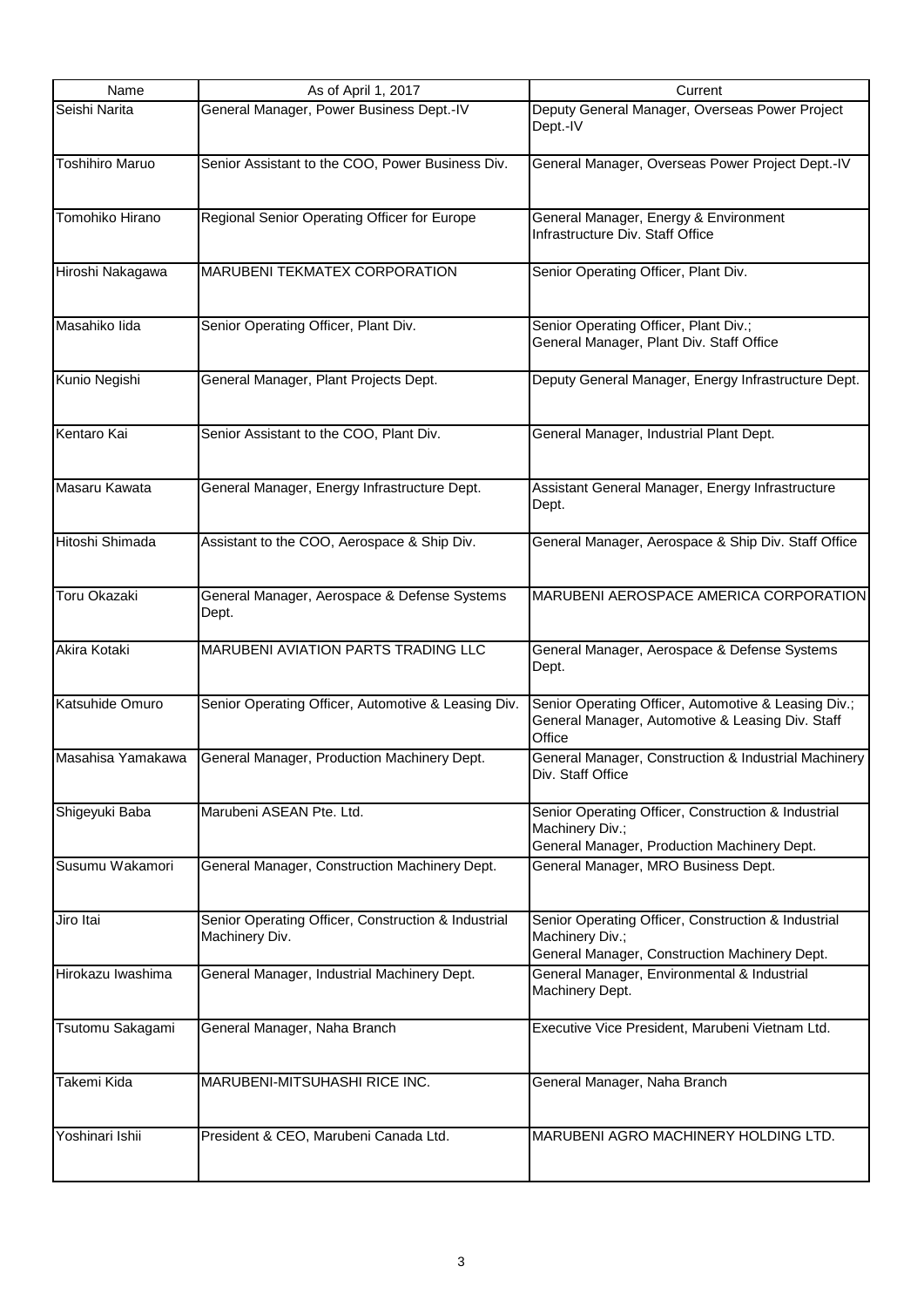| Name                    | As of April 1, 2017                                                                                                              | Current                                                                                                                                                                |
|-------------------------|----------------------------------------------------------------------------------------------------------------------------------|------------------------------------------------------------------------------------------------------------------------------------------------------------------------|
| Keigo Inao              | Deputy Regional CEO for the Americas                                                                                             | Deputy Regional CEO for the Americas;<br>President & CEO, Marubeni Canada Ltd.                                                                                         |
| Takayuki Atsumi         | President, Marubeni Mexico S.A. de C.V.                                                                                          | Deputy General Manager, Rubber Dept.                                                                                                                                   |
| Koji Kurachi            | General Manager, Queretaro Branch, Marubeni<br>Mexico S.A. de C.V.                                                               | General Manager, Machine Tools Sec.                                                                                                                                    |
| Yasunobu Ono            | General Manager, Lisbon Office                                                                                                   | General Manager, Luanda Representative Office                                                                                                                          |
| Mitsunori Mori          | General Manager, Nairobi Office;<br>General Manager, Addis Ababa Office                                                          | Assistant General Manager, Industrial Plant Dept.                                                                                                                      |
| Masanori Sakanashi      | Nairobi Office                                                                                                                   | General Manager, Nairobi Office;<br>General Manager, Addis Ababa Office                                                                                                |
| Atsunori Toyoda         | General Manager, Luanda Representative Office                                                                                    | General Manager, Maputo Liaison Office                                                                                                                                 |
| Koichi Fukunishi        | Sub-Sahara Desk;<br>General Manager, Maputo Liaison Office                                                                       | General Manager, Industrial Plant Sec.-II                                                                                                                              |
| Shin Yamauchi           | General Manager, Dubai Office                                                                                                    | Riyadh Branch                                                                                                                                                          |
| Takeshi Nagamoto        | KANSAI ECONOMIC FEDERATION                                                                                                       | General Manager, Dubai Office                                                                                                                                          |
| Takashi Egami           | General Manager, Baghdad Branch Office;<br>General Manager, Amman Regional Office                                                | Middle East;<br>General Manager, Tripoli Office                                                                                                                        |
| Ichiro Ota              | JAPAN OVERSEAS ENTERPRISES ASSOCIATION                                                                                           | General Manager, Baghdad Branch Office;<br>General Manager, Amman Regional Office                                                                                      |
| Yasushi Inada           | General Manager, Cairo Liaison Office;<br>General Manager, Tripoli Office                                                        | General Manager, Cairo Liaison Office                                                                                                                                  |
| Ichiro Tsuzuku          | <b>B-QUIK CO., LTD.</b>                                                                                                          | Regional COO for Southwest Asia;<br>Chairman & Managing Director, Marubeni India Private<br>$Ltd.$ ;<br>Office Manager, Chennai Office, Marubeni India<br>Private Ltd. |
| Kazuya Saito            | General Manager, Kuching Office                                                                                                  | Forest Products Div. Staff Office                                                                                                                                      |
| Ryusuke Yamanishi       | Kuala Lumpur Branch                                                                                                              | General Manager, Kuching Office;<br>General Manager, Sibu Office                                                                                                       |
| <b>Tetsuya Suematsu</b> | General Manager, Karachi Liaison Branch;<br>General Manager, Lahore Liaison Office;<br>General Manager, Islamabad Liaison Office | Assistant to the General Manager, Automotive Dept.-II                                                                                                                  |
| Kimihiro Ushimaru       | Assistant to the COO, Plant Div.                                                                                                 | General Manager, Karachi Liaison Branch;<br>General Manager, Lahore Liaison Office;<br>General Manager, Islamabad Liaison Office                                       |
| Kenichi Higuchi         | President, Marubeni Guangzhou Co., Ltd.                                                                                          | Assistant General Manager, Automotive Dept.-II                                                                                                                         |
| Masato Kimata           | Senior Assistant to the COO, Automotive & Leasing<br>Div.                                                                        | President, Marubeni Guangzhou Co., Ltd.                                                                                                                                |